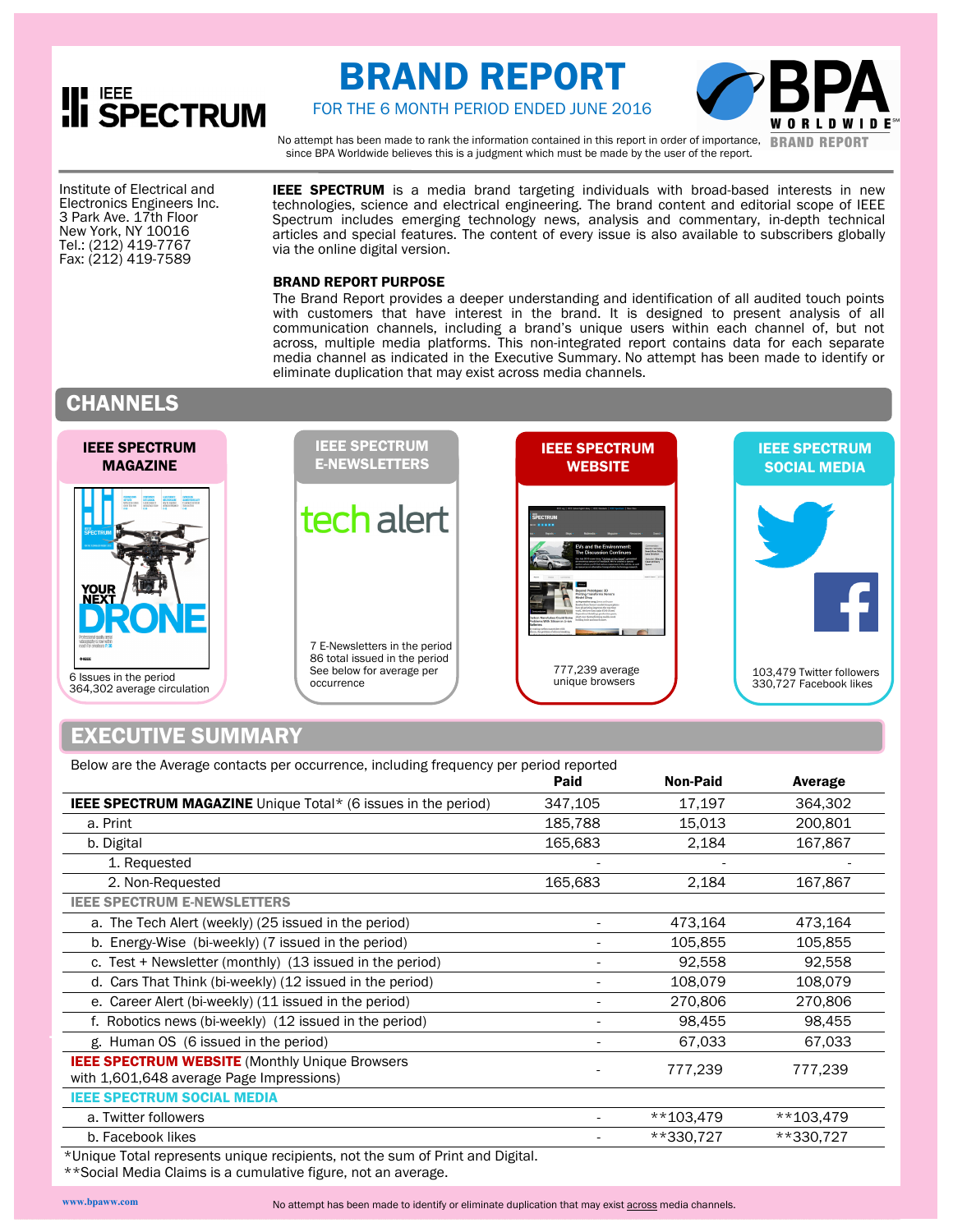### MARKET SERVED

IEEE SPECTRUM serves members of the Institute of Electrical and Electronics Engineers (IEEE), and other paid and non-paid subscribers.

| <b>PRICE AND FREQUENCY</b> |                                                                                                           |
|----------------------------|-----------------------------------------------------------------------------------------------------------|
| \$19.99                    | Average Annual Subscription Order Price for<br>the Period Reported<br>(Excluding Sponsored Subscriptions) |
| 12                         | <b>Issues Per Year</b>                                                                                    |
| \$3.95                     | All Single-Copy Sales Prices for the Period                                                               |

| AVERAGE TOTAL QUALIFIED BASED ON 6 ISSUES IN THE PERIOD |                              |
|---------------------------------------------------------|------------------------------|
| <b>Total Qualified</b>                                  | 364,302                      |
| Average Rate Base                                       | $**NC$                       |
| Variance +/-                                            | $**NC$                       |
| Percent $+/-$                                           | $**NC$                       |
| <b>Qualified Paid</b>                                   | 347,105                      |
| Subscriptions                                           | 346,991                      |
| Sponsored                                               | $\qquad \qquad \blacksquare$ |
| Single-Copy Sales                                       | 114                          |
| <b>Qualified Non-Paid</b>                               | 17,197                       |
| **NC = None Claimed                                     |                              |

|                                     |                          | <b>Oualified Paid</b>    |                          | <b>Qualified Non-Paid</b> | <b>Total Qualified</b>   |                |  |
|-------------------------------------|--------------------------|--------------------------|--------------------------|---------------------------|--------------------------|----------------|--|
|                                     | Copies                   | Percent                  | Copies                   | Percent                   | Copies                   | Percent        |  |
| Individual                          | 1,251                    | 0.3                      | $\overline{\phantom{a}}$ | $\overline{\phantom{a}}$  | 1,251                    | 0.3            |  |
| *Membership Benefit                 | 345,568                  | 94.9                     | 2,197                    | 0.6                       | 347,765                  | 95.5           |  |
| Multi-Copy Same Addressee           | 172                      | 0.1                      | 10,000                   | 2.7                       | 10,172                   | 2.8            |  |
| Sponsored Individually Addressed    |                          | ٠                        | 5,000                    | 1.4                       | 5,000                    | 1.4            |  |
| Sponsored Multi-Copy Same Addressee | $\overline{\phantom{a}}$ | $\overline{\phantom{a}}$ | $\sim$                   | ٠                         | ٠                        |                |  |
| <b>Sub-Total Subscriptions:</b>     | 346,991                  | 95.3                     | 17,197                   | 4.7                       | 364.188                  | 100.0          |  |
| Single-Copy Sales                   | 114                      | $\overline{\phantom{a}}$ | $\overline{a}$           |                           | 114                      | $\overline{a}$ |  |
| Sponsored Single-Copy Sales         | $\overline{\phantom{a}}$ | ٠                        |                          | ٠                         | $\overline{\phantom{a}}$ |                |  |
| <b>TOTAL</b>                        | 347,105                  | 95.3                     | 17,197                   | 4.7                       | 364,302                  | 100.0          |  |

### 2. QUALIFIED CIRCULATION BY ISSUES FOR PERIOD

|                                                                                         |         |         |                   | <b>Qualified Paid</b> |         |                       |                                   |
|-----------------------------------------------------------------------------------------|---------|---------|-------------------|-----------------------|---------|-----------------------|-----------------------------------|
| <b>2016 Issue</b>                                                                       | Print   | Digital | Single-Copy Sales | Subscriptions         | Total   | Qualified<br>Non-Paid | <b>Unique Total</b><br>Qualified* |
| January                                                                                 | 211,657 | 196,195 | 131               | 385,820               | 385,951 | 17,230                | 403,181                           |
| February                                                                                | 213,033 | 202,315 | 102               | 393,241               | 393,343 | 17,238                | 410,581                           |
| March                                                                                   | 214,726 | 208,134 | 109               | 400,642               | 400,751 | 17,256                | 418,007                           |
| April                                                                                   | 180,084 | 118,997 | 116               | 278,318               | 278,434 | 17,140                | 295,574                           |
| May                                                                                     | 187,938 | 133,418 | 112               | 300,231               | 300,343 | 17,154                | 317,497                           |
| June                                                                                    | 196,788 | 148,142 | 115               | 323,690               | 323,805 | 17,161                | 340,966                           |
| *Unique Total Qualified represents unique recipients, not the sum of Print and Digital. |         |         |                   |                       |         |                       |                                   |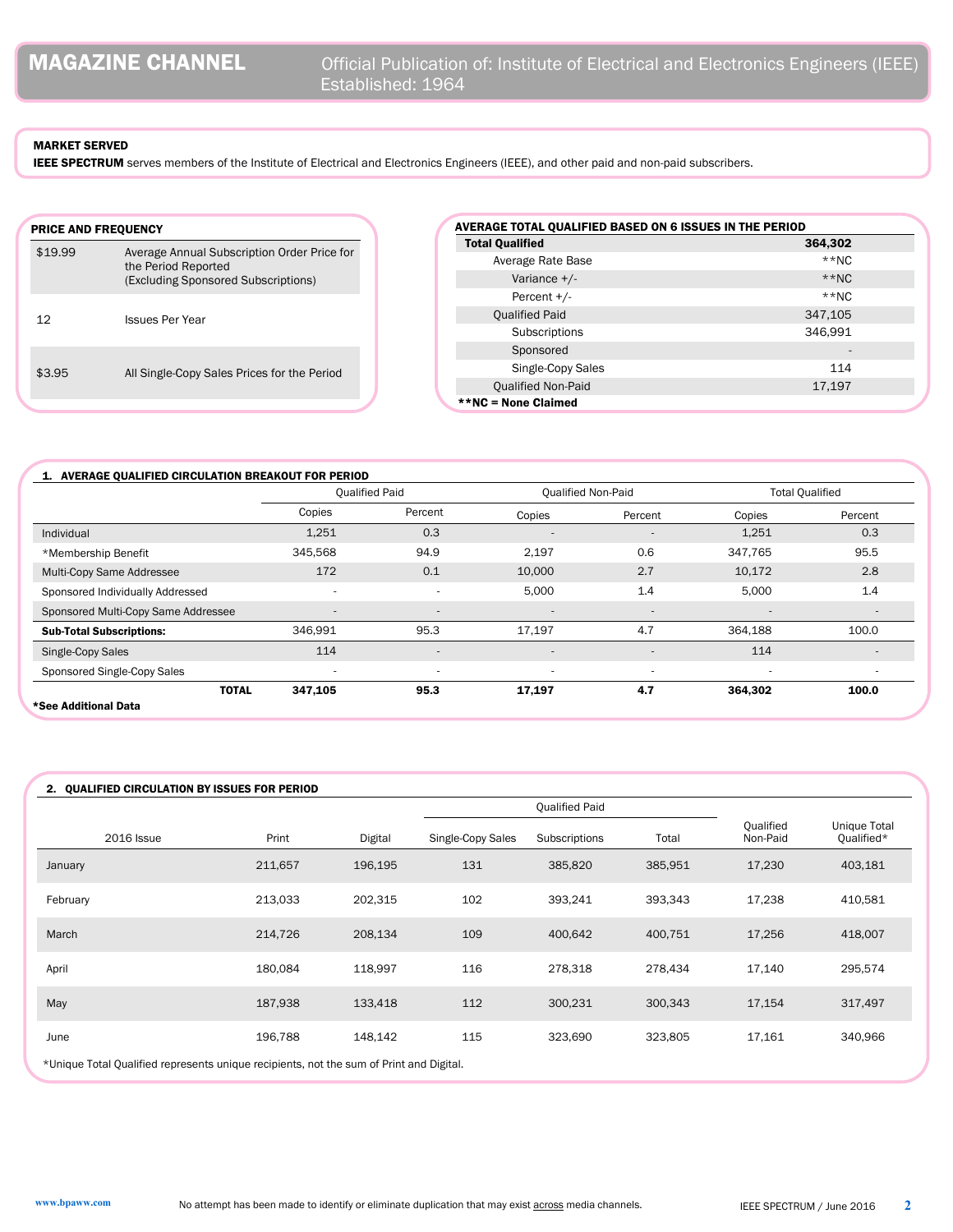| 3. BREAKOUT OF QUALIFIED CIRCULATION TO THE CONSUMER MARKET FOR ISSUE OF MAY 2016<br>This issue is 15.0% or 56,165 copies below the average of the other 5 issues reported in Paragraph 2. (See Additional Data) |                            |                            |         |                          |                       |                   |
|------------------------------------------------------------------------------------------------------------------------------------------------------------------------------------------------------------------|----------------------------|----------------------------|---------|--------------------------|-----------------------|-------------------|
| <b>MARKET SERVED</b>                                                                                                                                                                                             | UNIQUE TOTAL<br>OUALIFIED* | <b>PERCENT</b><br>OF TOTAL | Print   | Digital                  | Qualified<br>Non-Paid | Qualified<br>Paid |
| IEEE members and others allied to the field                                                                                                                                                                      | 301,109                    | 94.8                       | 171,578 | 133,374                  | 2,154                 | 298,955           |
| Individual paid subscribers                                                                                                                                                                                      | 1,122                      | 0.4                        | 1,122   |                          |                       | 1,122             |
| Single copy sales                                                                                                                                                                                                | 112                        | 0.0                        | 112     | $\overline{\phantom{a}}$ | $\overline{a}$        | 112               |
| Multi-copy same addressee (Note 1)                                                                                                                                                                               | 15,154                     | 4.8                        | 15,126  | 44                       | 15,000                | 154               |
| UNIQUE TOTAL QUALIFIED CIRCULATION*                                                                                                                                                                              | 317,497                    | 100.0                      | 187,938 | 133,418                  | 17,154                | 300,343           |

Note 1: Multiple copies are distributed to first-class lounges and corporate waiting rooms. Also included are copies delivered to the same individual appearing on the qualification list more than once. \*Unique Total Qualified represents unique recipients, not the sum of Print and Digital.

| 1 Year                   | 2 Years                                                                                                                 | 3 Years                  | Print                                                                                                          | Digital                  | Qualified<br>Non-Paid | Qualified<br>Paid | Unique<br>Total<br>Qualified* | Percent                  |
|--------------------------|-------------------------------------------------------------------------------------------------------------------------|--------------------------|----------------------------------------------------------------------------------------------------------------|--------------------------|-----------------------|-------------------|-------------------------------|--------------------------|
| 1,122                    |                                                                                                                         |                          | 1,122                                                                                                          |                          | $\blacksquare$        | 1,122             | 1,122                         | 0.5                      |
| 154                      | $\blacksquare$                                                                                                          | ۰.                       | 126                                                                                                            | 44                       |                       | 154               | 154                           |                          |
| 301,109                  |                                                                                                                         |                          | 171,578                                                                                                        | 133,374                  | 2,154                 | 298,955           | 301,109                       | 94.8                     |
| $\overline{\phantom{0}}$ |                                                                                                                         |                          |                                                                                                                | -                        |                       |                   |                               |                          |
| 15,000                   | $\overline{\phantom{a}}$                                                                                                | $\overline{\phantom{a}}$ | 15,000                                                                                                         | $\blacksquare$           | 15,000                | $\blacksquare$    | 15,000                        | 4.7                      |
| 15,000                   |                                                                                                                         | ٠                        | 15,000                                                                                                         | ٠                        | 15,000                | ۰                 | 15,000                        | 4.7                      |
| $\overline{\phantom{a}}$ |                                                                                                                         |                          |                                                                                                                | $\overline{\phantom{a}}$ |                       | $\overline{a}$    | $\overline{\phantom{a}}$      | $\overline{\phantom{a}}$ |
| $\overline{\phantom{a}}$ |                                                                                                                         |                          |                                                                                                                | $\overline{\phantom{a}}$ |                       | ٠                 | $\overline{\phantom{a}}$      |                          |
| 112                      |                                                                                                                         |                          | 112                                                                                                            |                          |                       | 112               | 112                           | $\blacksquare$           |
| 317,497                  |                                                                                                                         |                          | 187,938                                                                                                        | 133,418                  | 17,154                | 300,343           | 317,497                       | 100.0                    |
| 100.0                    |                                                                                                                         |                          | 59.2                                                                                                           | 42.0                     | 5.4                   | 94.6              | 100.0                         |                          |
|                          | IV. Communication from recipient or re-distributor (other than<br>UNIQUE TOTAL QUALIFIED CIRCULATION*<br><b>PERCENT</b> |                          | <b>QUALIFICATION SOURCE BREAKOUT OF QUALIFIED CIRCULATION FOR ISSUE OF MAY 2016</b><br><b>Qualified Within</b> |                          |                       |                   |                               |                          |

\*Unique Total Qualified represents unique recipients, not the sum of Print and Digital.

|                                                | Audited Data            | <b>Audited Data</b>    | <b>Audited Data</b>     | <b>Audited Data</b>    | <b>Audited Data</b>     | Circulation Claim       |
|------------------------------------------------|-------------------------|------------------------|-------------------------|------------------------|-------------------------|-------------------------|
| 6-Month Period Ended:                          | July - December<br>2013 | January - June<br>2014 | July - December<br>2014 | January - June<br>2015 | July - December<br>2015 | January - June<br>2016* |
| Total Audit Average Qualified:                 | 390,051                 | 376,418                | 381,647                 | 368,556                | 372,168                 | 364,207                 |
| Rate Base (if any):                            | $**NC$                  | $**NC$                 | $*$ NC                  | $**NC$                 | $**NC$                  | $**NC$                  |
| Rate Base $+/$ :                               | $**NC$                  | $*$ NC                 | $*$ NC                  | $*$ NC                 | $**NC$                  | $**NC$                  |
| Percent $+/-$ :                                | $**NC$                  | $*$ NC                 | $*$ NC                  | $**NC$                 | **NC                    | $**NC$                  |
| <b>Qualified Paid:</b>                         | 375.275                 | 361.591                | 366,830                 | 353,670                | 357.312                 | 347,105                 |
| Subscriptions                                  | 375.091                 | 361.424                | 366.674                 | 353.480                | 357.173                 | 346,991                 |
| Sponsored                                      |                         |                        |                         |                        |                         |                         |
| Single-Copy Sales                              | 184                     | 167                    | 156                     | 190                    | 139                     | 114                     |
| <b>Oualified Non-Paid:</b>                     | 14.776                  | 14.827                 | 14.817                  | 14.886                 | 14.856                  | 17,197                  |
| Post Expire Copies included in Total Qualified |                         |                        |                         |                        |                         |                         |
| Circulation:                                   | $**NC$                  | $**NC$                 | $***NC$                 | $**NC$                 | $**NC$                  | $***NC$                 |
| Average Annual Order Price:                    | \$19.99                 | \$19.99                | \$19.99                 | \$19.99                | \$19.99                 | \$19.99                 |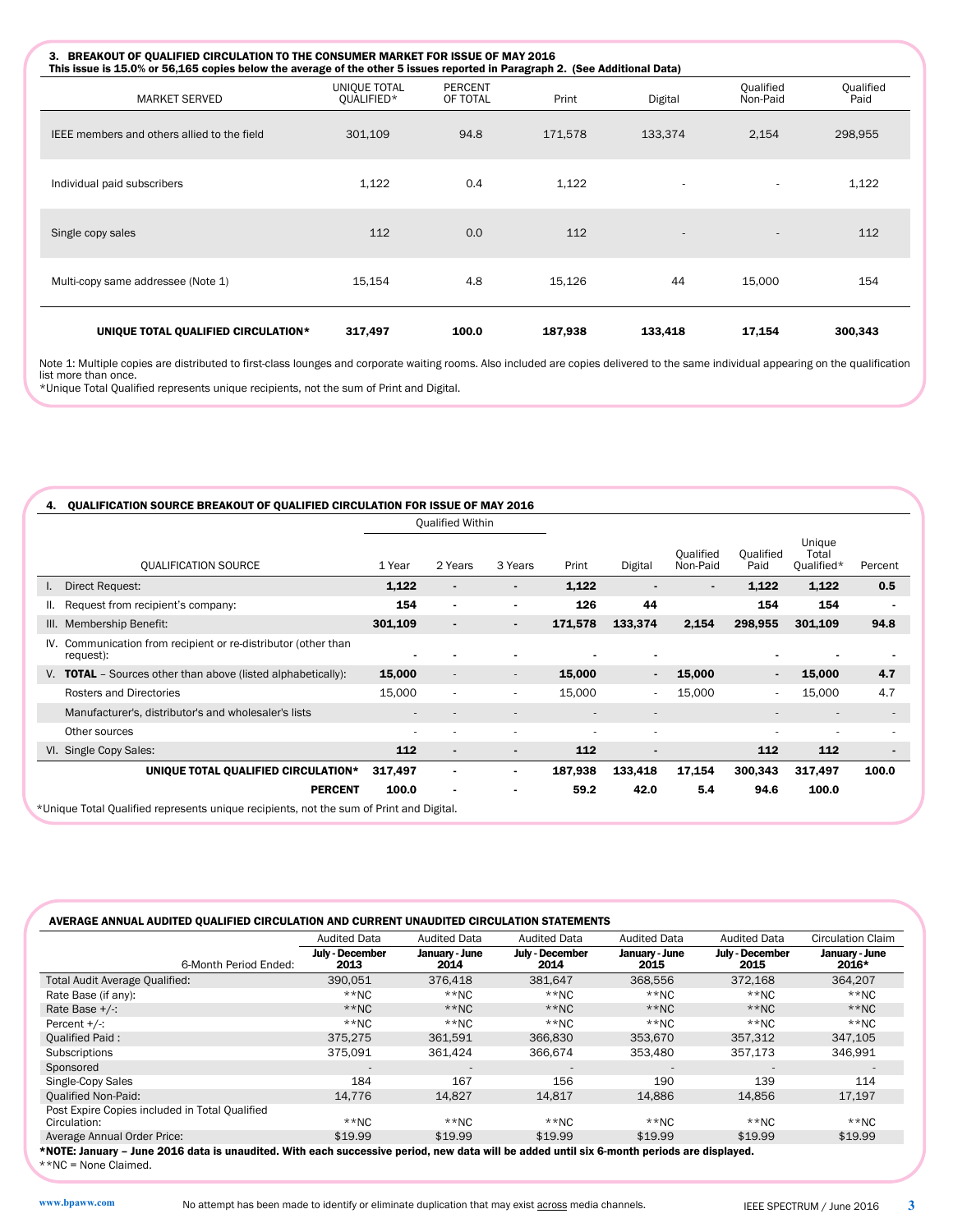### GEOGRAPHICAL BREAKOUT OF QUALIFIED CIRCULATION FOR ISSUE OF MAY 2016\*\*

|                                                                |                 |              |                               | <b>Qualified Paid</b> |                   |                                  |                 |         |
|----------------------------------------------------------------|-----------------|--------------|-------------------------------|-----------------------|-------------------|----------------------------------|-----------------|---------|
|                                                                |                 |              | Single Copy                   |                       |                   | Qualified                        | Unique Total    |         |
| <b>State</b>                                                   | Print           | Digital      | Sales                         | Subscriptions         | <b>Total Paid</b> | Non-Paid                         | Qualified*      | Percent |
| Maine                                                          | 322             | 144          |                               | 455                   | 455               | 3                                | 458             |         |
| New Hampshire                                                  | 1,004<br>283    | 254<br>85    |                               | 1,226<br>360          | 1,226<br>360      | 22<br>3                          | 1,248<br>363    |         |
| Vermont<br>Massachusetts                                       | 6,680           | 1,839        | 6                             | 7,526                 | 7,532             | 867                              | 8,399           |         |
| Rhode Island                                                   | 423             | 154          | $\overline{\phantom{a}}$      | 562                   | 562               | 5                                | 567             |         |
| Connecticut                                                    | 1,340           | 479          | $\overline{\phantom{a}}$      | 1.777                 | 1,777             | 23                               | 1,800           |         |
| <b>NEW ENGLAND</b>                                             | 10,052          | 2,955        | 6                             | 11,906                | 11,912            | 923                              | 12,835          | 4.0     |
| New York                                                       | 16,070          | 2,162        | $\overline{\phantom{a}}$      | 8,030                 | 8,030             | 10,097                           | 18,127          |         |
| New Jersey                                                     | 4,792           | 1,418        |                               | 6,055                 | 6,055             | 96                               | 6,151           |         |
| Pennsylvania                                                   | 4,481           | 1,758        | $\overline{\phantom{a}}$      | 6,094                 | 6,094             | 70                               | 6,164           |         |
| <b>MIDDLE ATLANTIC</b>                                         | 25,343          | 5,338        | $\overline{\phantom{a}}$      | 20,179                | 20,179            | 10,263                           | 30,442          | 9.6     |
| Ohio                                                           | 2,987           | 1,222        | 5                             | 4,101                 | 4,106             | 44                               | 4,150           |         |
| Indiana<br>Illinois                                            | 1,389<br>3,489  | 700<br>1,338 | $\overline{7}$                | 2,041<br>4,720        | 2,041<br>4,727    | 16<br>40                         | 2,057<br>4,767  |         |
| Michigan                                                       | 2,279           | 1,078        | $\mathbf 1$                   | 3,282                 | 3,283             | 28                               | 3,311           |         |
| Wisconsin                                                      | 1,593           | 527          | 5                             | 2,062                 | 2,067             | 14                               | 2,081           |         |
| EAST NO. CENTRAL                                               | 11,737          | 4,865        | 18                            | 16,206                | 16,224            | 142                              | 16,366          | 5.2     |
| Minnesota                                                      | 2,020           | 689          | $\mathbf{1}$                  | 2,650                 | 2,651             | 16                               | 2,667           |         |
| lowa                                                           | 561             | 256          | $\mathbf{1}$                  | 801                   | 802               | 6                                | 808             |         |
| Missouri                                                       | 1,299           | 520          | $\overline{2}$                | 1,775                 | 1,777             | 24                               | 1,801           |         |
| North Dakota                                                   | 170             | 72           | $\overline{\phantom{a}}$      | 237                   | 237               |                                  | 237             |         |
| South Dakota                                                   | 126             | 95           | $\overline{\phantom{a}}$      | 218                   | 218               | 1                                | 219             |         |
| Nebraska                                                       | 378             | 151          | $\mathbf{1}$                  | 515                   | 516               | 5                                | 521             |         |
| Kansas<br><b>WEST NO. CENTRAL</b>                              | 559<br>5,113    | 293<br>2,076 | $\overline{\phantom{a}}$<br>5 | 838<br>7,034          | 838<br>7,039      | 5<br>57                          | 843<br>7,096    | 2.2     |
| Delaware                                                       | 292             | 91           | $\blacksquare$                | 373                   | 373               | 6                                | 379             |         |
| Maryland                                                       | 4,888           | 1,272        | $\mathbf 1$                   | 6,008                 | 6,009             | 74                               | 6,083           |         |
| Washington, DC                                                 | 306             | 106          | $\overline{\phantom{a}}$      | 400                   | 400               | $\overline{4}$                   | 404             |         |
| Virginia                                                       | 4,693           | 1,562        |                               | 6,101                 | 6,101             | 65                               | 6,166           |         |
| West Virginia                                                  | 197             | 131          | $\overline{\phantom{a}}$      | 325                   | 325               | $\mathbf{1}$                     | 326             |         |
| North Carolina                                                 | 2,580           | 1,077        |                               | 3,578                 | 3,578             | 38                               | 3,616           |         |
| South Carolina                                                 | 957             | 361          | $\overline{\phantom{a}}$      | 1,290                 | 1,290             | 19                               | 1,309           |         |
| Georgia                                                        | 2,573           | 1,074        | $\overline{a}$                | 3,569                 | 3,569             | 35                               | 3,604           |         |
| Florida                                                        | 4,477           | 1,765        | 2                             | 6,049                 | 6,051             | 123                              | 6,174           |         |
| <b>SOUTH ATLANTIC</b>                                          | 20,963          | 7,439        | 3                             | 27,693                | 27,696            | 365                              | 28,061          | 8.9     |
| Kentucky<br>Tennessee                                          | 537<br>1,498    | 277<br>688   | 1<br>$\overline{a}$           | 791<br>2,137          | 792<br>2,137      | 11<br>22                         | 803<br>2,159    |         |
| Alabama                                                        | 1,263           | 486          | $\overline{\phantom{a}}$      | 1,707                 | 1,707             | 20                               | 1,727           |         |
| Mississippi                                                    | 344             | 165          | $\overline{\phantom{a}}$      | 501                   | 501               | 5                                | 506             |         |
| EAST SO. CENTRAL                                               | 3,642           | 1,616        | 1                             | 5,136                 | 5,137             | 58                               | 5,195           | 1.6     |
| Arkansas                                                       | 361             | 222          | $\blacksquare$                | 565                   | 565               | 8                                | 573             |         |
| Louisiana                                                      | 670             | 282          | $\overline{\phantom{a}}$      | 929                   | 929               | 8                                | 937             |         |
| Oklahoma                                                       | 500             | 308          |                               | 783                   | 783               | 7                                | 790             |         |
| Texas                                                          | 9,484           | 3,411        | $\overline{\phantom{a}}$      | 11,433                | 11,433            | 1,303                            | 12,736          |         |
| <b>WEST SO. CENTRAL</b>                                        | 11,015          | 4,223        | $\overline{\phantom{a}}$      | 13,710                | 13,710            | 1,326                            | 15,036          | 4.8     |
| Montana                                                        | 238             | 77           | $\overline{\phantom{a}}$      | 312                   | 312               | $\overline{2}$                   | 314             |         |
| Idaho<br>Wyoming                                               | 500<br>81       | 200<br>38    | 1                             | 686<br>115            | 686<br>116        | $\overline{7}$<br>$\overline{2}$ | 693<br>118      |         |
| Colorado                                                       | 3,055           | 953          | 5                             | 3.882                 | 3,887             | 45                               | 3,932           |         |
| New Mexico                                                     | 973             | 311          |                               | 1,242                 | 1,242             | 19                               | 1,261           |         |
| Arizona                                                        | 2,372           | 856          |                               | 3,143                 | 3,143             | 53                               | 3,196           |         |
| Utah                                                           | 663             | 335          |                               | 971                   | 971               | 9                                | 980             |         |
| Nevada                                                         | 480             | 211          | $\overline{\phantom{a}}$      | 665                   | 665               | 15                               | 680             |         |
| <b>MOUNTAIN</b>                                                | 8,362           | 2,981        | 6                             | 11,016                | 11,022            | 152                              | 11,174          | 3.5     |
| Alaska                                                         | 224             | 102          | $\Box$                        | 320                   | 320               | $\mathbf{1}$                     | 321             |         |
| Washington                                                     | 3,561           | 1,164        | 9                             | 4,249                 | 4,258             | 398                              | 4,656           |         |
| Oregon<br>California                                           | 1,982<br>22,499 | 547<br>7,088 | $\frac{1}{2}$<br>4            | 2.476<br>26,135       | 2,476<br>26,139   | 26<br>3,081                      | 2,502<br>29,220 |         |
| Hawaii                                                         | 336             | 158          | $\overline{\phantom{a}}$      | 475                   | 475               | 15                               | 490             |         |
| <b>PACIFIC</b>                                                 | 28,602          | 9,059        | 13                            | 33,655                | 33,668            | 3,521                            | 37,189          | 11.7    |
| <b>UNITED STATES</b>                                           | 124,829         | 40,552       | 52                            | 146,535               | 146,587           | 16,807                           | 163,394         | 51.5    |
| U.S. Territories                                               | 242             | 531          | $\sim$                        | 766                   | 766               | 2                                | 768             |         |
| Canada                                                         | 7,964           | 4,406        | 60                            | 12,002                | 12,062            | 85                               | 12,147          |         |
| Mexico                                                         | 467             | 1,876        | ÷,                            | 2,323                 | 2,323             | $\overline{c}$                   | 2,325           |         |
| Other International                                            | 54,404          | 86,040       | $\overline{\phantom{a}}$      | 138,561               | 138,561           | 258                              | 138,819         |         |
| APO/FPO                                                        | 32              | 13           |                               | 44                    | 44                |                                  | 44              |         |
| <b>UNIQUE TOTAL</b><br><b>QUALIFIED</b><br><b>CIRCULATION*</b> | 187,938         | 133,418      | 112                           | 300,231               | 300,343           | 17,154                           | 317,497         | 100.0   |

\*Unique Total Qualified represents unique recipients, not the sum of Print and Digital. \*\*See Additional Data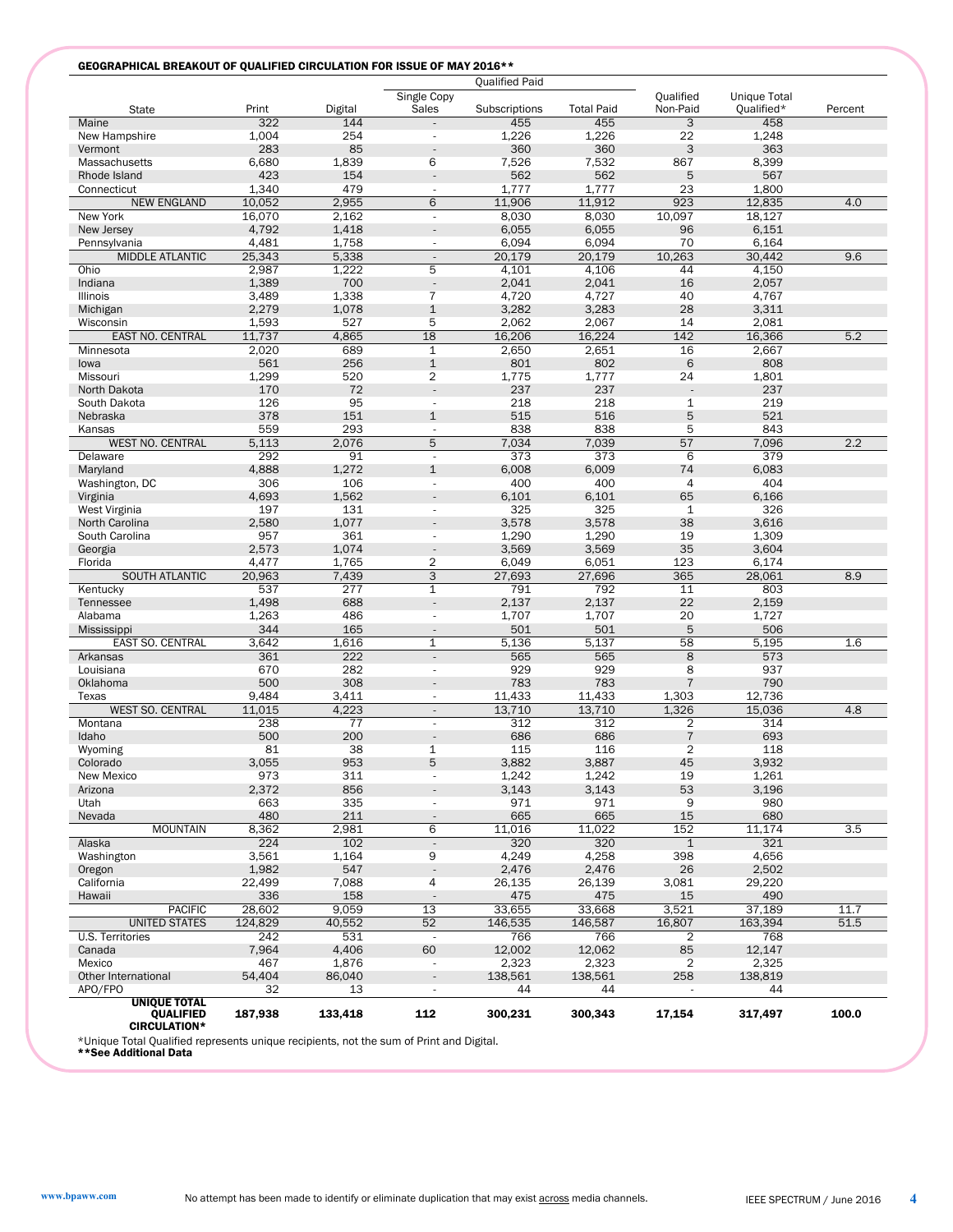|  |  |  |  | <b>GEOGRAPHICAL BREAKOUT OF QUALIFIED CIRCULATION FOR ISSUE OF MAY 2016**</b> |  |  |
|--|--|--|--|-------------------------------------------------------------------------------|--|--|
|--|--|--|--|-------------------------------------------------------------------------------|--|--|

|                                                                                         |                      |                      |                             | <b>Qualified Paid</b> |                   |                                            |                            |         |
|-----------------------------------------------------------------------------------------|----------------------|----------------------|-----------------------------|-----------------------|-------------------|--------------------------------------------|----------------------------|---------|
|                                                                                         | Print                |                      | Single Copy<br><b>Sales</b> |                       | <b>Total Paid</b> | Qualified<br>Non-Paid                      | Unique Total<br>Qualified* |         |
| Region/Country<br><b>ASIA</b>                                                           |                      | Digital              |                             | Subscriptions         |                   |                                            |                            | Percent |
| ARMENIA                                                                                 | $\mathbf{1}$         | 10                   |                             | 11                    | 11                |                                            | 11                         |         |
| <b>AZERBAIJAN</b>                                                                       | $\overline{2}$       | 3                    |                             | 5                     | 5                 |                                            | 5                          |         |
| BANGLADESH                                                                              | 39                   | 961                  |                             | 997                   | 997               |                                            | 997                        |         |
| <b>BRUNEI</b>                                                                           | 17                   | $\overline{7}$       |                             | 24                    | 24                |                                            | 24                         |         |
| CAMBODIA                                                                                |                      | $\mathbf{1}$         |                             | 1                     | 1                 |                                            | 1                          |         |
| <b>CHINA</b>                                                                            | 1.697                | 8,431                |                             | 10,106                | 10,106            | $\overline{2}$                             | 10,108                     |         |
| <b>GEORGIA</b>                                                                          | 9                    | 44                   |                             | 53                    | 53                |                                            | 53                         |         |
| <b>HONG KONG - SAR</b>                                                                  | 3,153                | 854                  |                             | 3,981                 | 3,981             | $\overline{2}$                             | 3,983                      |         |
| <b>INDIA</b>                                                                            | 2,322                | 26,062               |                             | 28,306                | 28,306            | 9                                          | 28,315                     |         |
| <b>INDONESIA</b><br><b>JAPAN</b>                                                        | 125<br>7,429         | 803<br>3,024         |                             | 910                   | 910               | $\overline{\phantom{a}}$<br>58             | 910<br>10.335              |         |
| <b>KAZAKSTAN</b>                                                                        | 8                    | 27                   |                             | 10,277<br>35          | 10,277<br>35      |                                            | 35                         |         |
| <b>LAOS</b>                                                                             |                      | 3                    |                             | 3                     | 3                 |                                            | 3                          |         |
| <b>MACAU</b>                                                                            | 74                   | 68                   |                             | 140                   | 140               |                                            | 140                        |         |
| <b>MALAYSIA</b>                                                                         | 427                  | 1,822                |                             | 2,231                 | 2,231             | 1                                          | 2,232                      |         |
| <b>MALDIVES</b>                                                                         | $\overline{2}$       | 6                    |                             | 8                     | 8                 |                                            | 8                          |         |
| <b>MONGOLIA</b>                                                                         | 1                    | $\mathbf{1}$         |                             | 2                     | 2                 | $\overline{\phantom{a}}$                   | $\overline{2}$             |         |
| MYANMAR (BURMA)                                                                         | $\mathbf{1}$         | 6                    |                             | $\overline{7}$        | $\overline{7}$    |                                            | $\overline{7}$             |         |
| NEPAL                                                                                   | 5                    | 46                   |                             | 51                    | 51                |                                            | 51                         |         |
| <b>PAKISTAN</b>                                                                         | 225                  | 1,361                |                             | 1,577                 | 1,577             |                                            | 1,577                      |         |
| <b>PHILIPPINES</b>                                                                      | 52                   | 221                  |                             | 269                   | 269               | 1                                          | 270                        |         |
| <b>SINGAPORE</b>                                                                        | 1,284                | 891                  |                             | 2,151                 | 2,151             |                                            | 2,151                      |         |
| <b>KOREA REP</b>                                                                        | 1,827                | 1,318                |                             | 3,110                 | 3,110             | 2                                          | 3,112                      |         |
| <b>SRI LANKA</b>                                                                        | 208                  | 993                  |                             | 1,193                 | 1,193             |                                            | 1,193                      |         |
| <b>TAIWAN ROC</b>                                                                       | 1,781                | 975                  |                             | 2,713                 | 2,713             | 3                                          | 2,716                      |         |
| <b>THAILAND</b><br><b>VIETNAM</b>                                                       | 123<br>36            | 461<br>100           |                             | 577<br>135            | 577<br>135        | $\overline{2}$<br>$\overline{\phantom{a}}$ | 579<br>135                 |         |
| Subtotal                                                                                | 20,848               | 48,499               | $\overline{\phantom{a}}$    | 68,873                | 68,873            | 80                                         | 68,953                     | 21.7    |
| <b>MIDDLE EAST</b>                                                                      |                      |                      |                             |                       |                   |                                            |                            |         |
| <b>BAHRAIN</b>                                                                          | 64                   | 42                   |                             | 101                   | 101               |                                            | 101                        |         |
| <b>IRAN</b>                                                                             | 116                  | 1,173                | $\sim$                      | 1,281                 | 1,281             | 1                                          | 1,282                      |         |
| <b>IRAQ</b>                                                                             | 17                   | 114                  |                             | 131                   | 131               |                                            | 131                        |         |
| <b>ISRAEL</b>                                                                           | 578                  | 244                  | $\sim$                      | 796                   | 796               | 12                                         | 808                        |         |
| <b>JORDAN</b>                                                                           | 39                   | 602                  |                             | 637                   | 637               | $\mathbf{1}$                               | 638                        |         |
| KUWAIT                                                                                  | 90                   | 152                  |                             | 239                   | 239               | $\mathbf{1}$                               | 240                        |         |
| <b>LEBANON</b>                                                                          | 61                   | 895                  |                             | 948                   | 948               |                                            | 948                        |         |
| <b>OMAN</b>                                                                             | 512                  | 186                  | $\sim$                      | 698                   | 698               | ٠                                          | 698                        |         |
| QATAR                                                                                   | 116                  | 99                   |                             | 209                   | 209               |                                            | 209                        |         |
| SAUDI ARABIA                                                                            | 542                  | 628                  | ٠                           | 1,143                 | 1,143             | $\sim$                                     | 1,143                      |         |
| UNITED ARAB EMIRATES                                                                    | 382<br>1             | 619<br>3             |                             | 980<br>3              | 980<br>3          |                                            | 980<br>3                   |         |
| YEMEN<br>Subtotal                                                                       | 2,518                | 4,757                | $\overline{\phantom{a}}$    | 7,166                 | 7,166             | 15                                         | 7,181                      | 2.2     |
| <b>EUROPE</b>                                                                           |                      |                      |                             |                       |                   |                                            |                            |         |
| <b>ALBANIA</b>                                                                          | $\overline{4}$       | 7                    |                             | 11                    | 11                |                                            | 11                         |         |
| ANDORRA                                                                                 | 1                    |                      |                             | 1                     | 1                 | $\sim$                                     | 1                          |         |
| <b>AUSTRIA</b>                                                                          | 618                  | 472                  |                             | 1,056                 | 1,056             | 3                                          | 1,059                      |         |
| <b>BELARUS</b>                                                                          | 6                    | 15                   |                             | 21                    | 21                | $\overline{\phantom{a}}$                   | 21                         |         |
| <b>BELGIUM</b>                                                                          | 724                  | 449                  |                             | 1,134                 | 1,134             | 3                                          | 1,137                      |         |
| BOZNIA-HERZEGOVINA                                                                      | 25                   | 173                  |                             | 195                   | 195               | ٠                                          | 195                        |         |
| <b>BULGARIA</b>                                                                         | 62                   | 142                  |                             | 204                   | 204               |                                            | 204                        |         |
| CROATIA                                                                                 | 106                  | 486                  |                             | 585                   | 585               | 3                                          | 588                        |         |
| <b>CYPRUS</b>                                                                           | 109                  | 128                  |                             | 233                   | 233               |                                            | 233                        |         |
| <b>CZECH REPUBLIC</b>                                                                   | 236                  | 99                   |                             | 328                   | 328               | $\sim$                                     | 328                        |         |
| <b>DENMARK</b>                                                                          | 419                  | 250                  |                             | 654                   | 654               | 4                                          | 658                        |         |
| <b>ESTONIA</b><br><b>FAROE ISLANDS</b>                                                  | 44<br>$\overline{4}$ | 87<br>$\mathbf 1$    |                             | 130<br>5              | 130<br>5          |                                            | 130<br>5                   |         |
| <b>FINLAND</b>                                                                          | 462                  | 308                  | $\sim$                      | 754                   | 754               | $\overline{2}$                             | 756                        |         |
| <b>FRANCE</b>                                                                           | 1,968                | 913                  |                             | 2,827                 | 2,827             | 6                                          | 2,833                      |         |
| GERMANY                                                                                 | 3,737                | 2,418                |                             | 6,024                 | 6,024             | 16                                         | 6,040                      |         |
| <b>GREECE</b>                                                                           | 241                  | 755                  |                             | 960                   | 960               | 3                                          | 963                        |         |
| <b>HUNGARY</b>                                                                          | 104                  | 259                  | $\sim$                      | 360                   | 360               | $\overline{\phantom{a}}$                   | 360                        |         |
| <b>ICELAND</b>                                                                          | 42                   | 14                   |                             | 53                    | 53                | $1\,$                                      | 54                         |         |
| REPUBLIC OF IRELAND                                                                     | 549                  | 325                  |                             | 850                   | 850               | 2                                          | 852                        |         |
| <b>ITALY</b>                                                                            | 2,310                | 1,302                |                             | 3,530                 | 3,530             | 11                                         | 3,541                      |         |
| LATVIA                                                                                  | $\frac{25}{3}$       | 63                   | $\sim$                      | 86                    | 86                | $\overline{\phantom{a}}$                   | 86                         |         |
| <b>LIECHTENSTEIN</b>                                                                    |                      | $\overline{4}$<br>84 |                             | 6                     | 6                 |                                            | 6                          |         |
| LITHUANIA<br><b>LUXEMBOURG</b>                                                          | 23<br>61             | 40                   | ä,                          | 106<br>98             | 106<br>98         | $\overline{\phantom{a}}$                   | 106<br>98                  |         |
| <b>MACEDONIA</b>                                                                        | 33                   | 140                  | $\sim$                      | 171                   | 171               | ٠                                          | 171                        |         |
| <b>MALTA</b>                                                                            | 68                   | 49                   |                             | 108                   | 108               |                                            | 108                        |         |
| <b>MOLDOVA</b>                                                                          | 3                    | 19                   |                             | 22                    | 22                | $\overline{\phantom{a}}$                   | 22                         |         |
| <b>MONACO</b>                                                                           | $\overline{2}$       | $\mathbf{1}$         |                             | 3                     | 3                 | $\overline{\phantom{a}}$                   | 3                          |         |
| NETHERLANDS                                                                             | 935                  | 586                  | $\overline{\phantom{a}}$    | 1,482                 | 1,482             | 6                                          | 1,488                      |         |
| <b>NORWAY</b>                                                                           | 541                  | 248                  |                             | 758                   | 758               | $\overline{2}$                             | 760                        |         |
| POLAND                                                                                  | 166                  | 736                  | $\overline{\phantom{0}}$    | 893                   | 893               | $\mathbf 1$                                | 894                        |         |
| PORTUGAL                                                                                | 478                  | 450                  |                             | 903                   | 903               | ÷,                                         | 903                        |         |
| ROMANIA                                                                                 | 215                  | 538                  | $\overline{\phantom{a}}$    | 752                   | 752               | $\blacksquare$                             | 752                        |         |
| <b>RUSSIAN FEDERATION</b>                                                               | 285                  | 645                  |                             | 922                   | 922               |                                            | 922                        |         |
| <b>SERBIA</b>                                                                           | 213                  | 386                  |                             | 593                   | 593               | $\overline{\phantom{a}}$                   | 593                        |         |
| <b>SLOVAKIA</b>                                                                         | 26                   | 103                  |                             | 128                   | 128               | $\mathbf 1$                                | 129                        |         |
| <b>SLOVENIA</b>                                                                         | 181                  | 66<br>1,167          | $\overline{\phantom{a}}$    | 244                   | 244<br>2,804      | $\overline{\phantom{a}}$<br>$\overline{7}$ | 244<br>2,811               |         |
| <b>SPAIN</b><br><b>SWEDEN</b>                                                           | 1,707<br>1,038       | 582                  | ÷,                          | 2,804<br>1,581        | 1,581             | 4                                          | 1,585                      |         |
| SWITZERLAND                                                                             | 1,629                | 763                  |                             | 2,298                 | 2,298             | 16                                         | 2,314                      |         |
| <b>TURKEY</b>                                                                           | 218                  | 1,325                | $\sim$                      | 1,522                 | 1,522             | 2                                          | 1,524                      |         |
| <b>UKRAINE</b>                                                                          | 97                   | 204                  |                             | 298                   | 298               | $\sim$                                     | 298                        |         |
| UNITED KINGDOM                                                                          | 4,741                | 2,720                |                             | 7,311                 | 7,311             | 21                                         | 7,332                      |         |
| Subtotal                                                                                | 24,459               | 19,522               |                             | 43,004                | 43,004            | 114                                        | 43,118                     | 13.6    |
| *Unique Total Qualified represents unique recipients, not the sum of Print and Digital. |                      |                      |                             |                       |                   |                                            |                            |         |
| **See Additional Data                                                                   |                      |                      |                             |                       |                   |                                            |                            |         |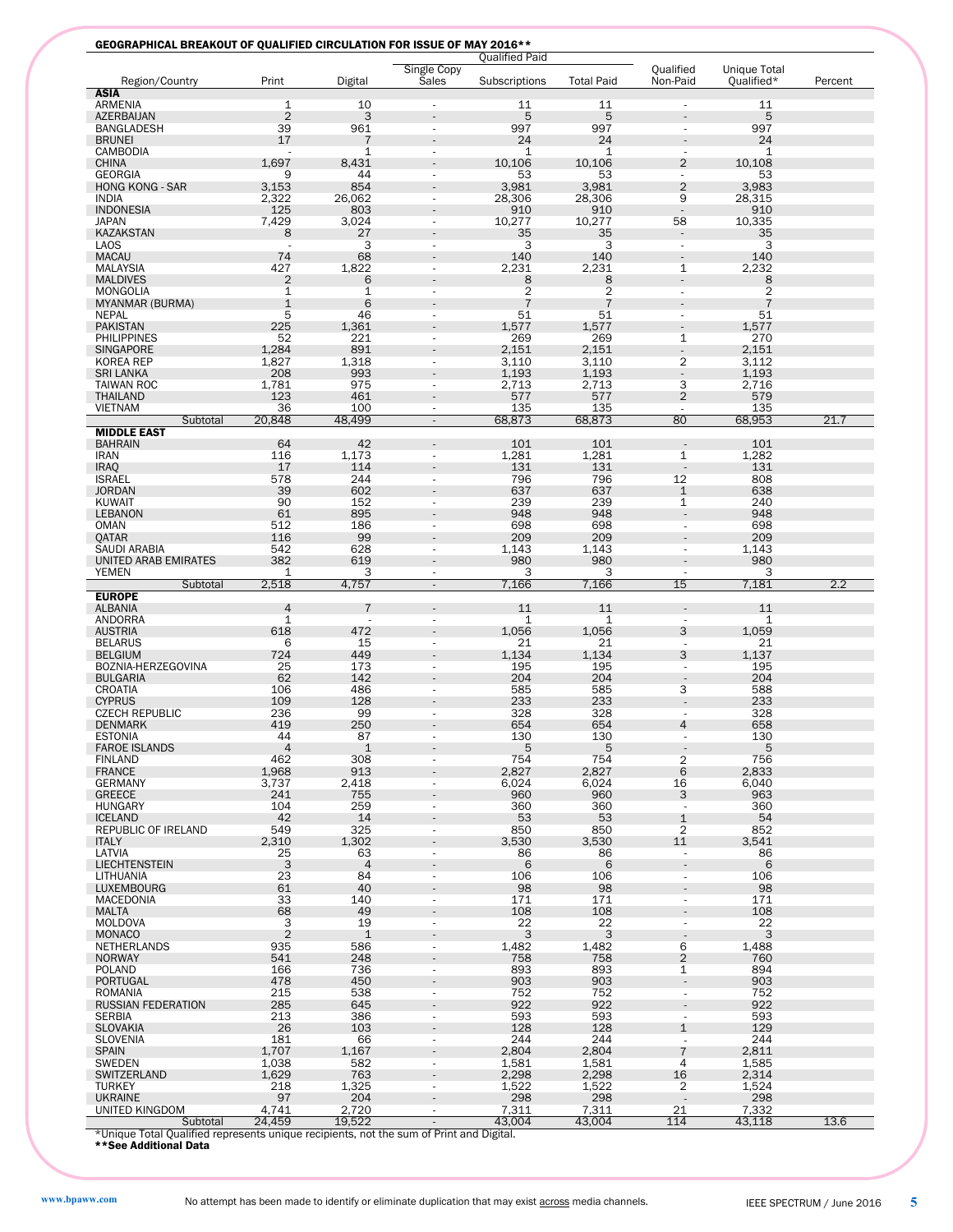| Region/Country<br><b>AFRICA</b>           | Print                    | Digital                       | Single Copy<br>Sales     | Subscriptions     | <b>Total Paid</b>     | Qualified<br>Non-Paid              | <b>Unique Total</b><br>Qualified* | Percent |
|-------------------------------------------|--------------------------|-------------------------------|--------------------------|-------------------|-----------------------|------------------------------------|-----------------------------------|---------|
| ALGERIA                                   | 11                       | 68                            |                          | 79                | 79                    |                                    | 79                                |         |
| <b>BENIN</b>                              | $\mathbf{1}$             | $\overline{4}$                |                          | $\overline{4}$    | 4                     |                                    | $\overline{4}$                    |         |
| BOTSWANA<br><b>BURKINA</b>                | 11                       | 21<br>$\overline{4}$          |                          | 32<br>4           | 32<br>4               |                                    | 32<br>$\overline{4}$              |         |
| <b>BURUNDI</b>                            | $\overline{\phantom{a}}$ | 4                             |                          | 4                 | 4                     |                                    | 4                                 |         |
| <b>CAMEROON</b>                           | $\mathbf{1}$             | 3                             |                          | 4                 | 4                     |                                    | 4                                 |         |
| <b>CAPE VERDE</b><br><b>COTE D'IVOIRE</b> | ٠<br>$\overline{4}$      | 1<br>3                        |                          | 1                 | 1<br>7                | ٠                                  | 1<br>7                            |         |
| <b>EGYPT</b>                              | 170                      | 933                           |                          | 1,093             | 1,093                 | 4                                  | 1,097                             |         |
| <b>ETHIOPIA</b>                           | $\overline{2}$           | 7                             |                          | 9                 | 9                     |                                    | 9                                 |         |
| THE GAMBIA<br><b>GHANA</b>                | 2<br>38                  | 3<br>85                       | $\sim$                   | 5<br>122          | 5<br>122              | $\sim$                             | 5<br>122                          |         |
| KENYA                                     | 29                       | 99                            |                          | 126               | 126                   | $\overline{a}$                     | 126                               |         |
| <b>LESOTHO</b>                            | $\overline{a}$           | 5                             |                          | 5                 | 5                     |                                    | 5                                 |         |
| LIBERIA                                   | $\overline{\phantom{a}}$ | $\frac{2}{7}$                 | ٠                        | 2<br>7            | $\frac{2}{7}$         | $\sim$                             | $\overline{c}$<br>$\overline{7}$  |         |
| LIBYA<br>MALAWI                           | $\mathbf{1}$             | 6                             |                          | 7                 | 7                     | ٠                                  | 7                                 |         |
| <b>MALI</b>                               |                          | $\overline{2}$                |                          | 2                 | $\overline{2}$        |                                    | $\overline{2}$                    |         |
| <b>MAURITIUS</b>                          | 16                       | 63                            | ٠                        | 79                | 79                    | $\sim$                             | 79                                |         |
| <b>MOROCCO</b><br>MOZAMBIQUE              | 35<br>3                  | 136<br>2                      |                          | 170<br>5          | 170<br>5              | $\overline{\phantom{a}}$           | 170<br>5                          |         |
| <b>NAMIBIA</b>                            | $\overline{2}$           | 17                            |                          | 18                | 18                    |                                    | 18                                |         |
| NIGERIA                                   | 206                      | 401                           |                          | 602               | 602                   |                                    | 602                               |         |
| <b>REUNION</b>                            | 3                        | $\mathbf{1}$                  |                          | 4                 | 4<br>$\overline{7}$   |                                    | $\overline{4}$<br>$\overline{7}$  |         |
| <b>RWANDA</b><br><b>SENEGAL</b>           | $\mathbf{1}$             | 7<br>37                       | ٠                        | 7<br>38           | 38                    | $\sim$                             | 38                                |         |
| <b>SEYCHELLES</b>                         | 1                        | 2                             |                          | 3                 | 3                     | $\overline{\phantom{a}}$           | 3                                 |         |
| <b>REPUBLIC OF SOUTH AFRICA</b>           | 171                      | 603                           |                          | 765               | 765                   | 1                                  | 766                               |         |
| SUDAN<br>SWAZILAND                        | $\overline{c}$           | 93<br>3                       |                          | 95<br>3           | 95<br>3               | $\overline{\phantom{a}}$           | 95<br>3                           |         |
| TANZANIA                                  | 8                        | 12                            |                          | 20                | 20                    |                                    | 20                                |         |
| <b>TUNISIA</b>                            | 66                       | 878                           |                          | 942               | 942                   |                                    | 942                               |         |
| <b>UGANDA</b>                             | 9                        | 27                            | ٠                        | 36                | 36                    | ÷,                                 | 36                                |         |
| ZAMBIA<br>ZIMBABWE                        | 71<br>13                 | 24<br>15                      | $\overline{\phantom{a}}$ | 93<br>28          | 93<br>28              | $\overline{\phantom{a}}$           | 93<br>28                          |         |
| Subtotal                                  | 877                      | 3,578                         | ÷                        | 4,421             | 4,421                 | 5                                  | 4,426                             | 1.4     |
| <b>NORTH AMERICA</b>                      |                          |                               |                          |                   |                       |                                    |                                   |         |
| Canada<br><b>United States Of America</b> | 7,964<br>125,113         | 4,398<br>41,080               | 60<br>52                 | 11,994<br>147,342 | 12,054<br>147,394     | 85<br>16,806                       | 12,139<br>164,200                 |         |
| Mexico                                    | 467                      | 1,876                         |                          | 2,323             | 2,323                 | 2                                  | 2,325                             |         |
| Subtotal                                  | 133,544                  | 47,354                        | 112                      | 161,659           | 161,771               | 16,893                             | 178,664                           | 56.3    |
| <b>CARIBBEAN</b>                          |                          |                               |                          |                   |                       |                                    |                                   |         |
| ANGUILLA<br>ANTIGUA AND BARBUDA           | 1                        | $\overline{\phantom{a}}$<br>1 | $\overline{\phantom{a}}$ | 1<br>$\mathbf 1$  | 1<br>1                | $\overline{\phantom{a}}$           | 1<br>1                            |         |
| ARUBA                                     | $\mathbf 1$              | $\mathbf{1}$                  | ٠                        | $\overline{c}$    | $\overline{c}$        | $\overline{\phantom{a}}$           | $\overline{c}$                    |         |
| THE BAHAMAS                               | 9                        | $\overline{4}$                |                          | 12                | 12                    |                                    | 12                                |         |
| <b>BARBADOS</b><br><b>BERMUDA</b>         | 8<br>9                   | 29<br>5                       |                          | 35<br>13          | 35<br>$\overline{13}$ |                                    | 35<br>13                          |         |
| VIRGIN ISLANDS UK                         | 4                        | ×,                            |                          | 4                 | 4                     | ÷,                                 | 4                                 |         |
| <b>CAYMAN ISLANDS</b>                     | $\overline{2}$           | 8                             |                          | 10                | 10                    |                                    | 10                                |         |
| <b>DOMINICA</b>                           | $\mathbf 1$<br>12        | 3                             | ٠                        | 4<br>62           | 4<br>62               | $\sim$                             | $\overline{4}$<br>62              |         |
| <b>DOMINICAN REPUBLIC</b><br>HAITI        | $\overline{2}$           | 51<br>5                       |                          |                   |                       |                                    |                                   |         |
| <b>JAMAICA</b>                            | 39                       | 106                           |                          | 142               | 142                   | 2                                  | 144                               |         |
| <b>MONTSERRAT</b>                         | 1                        | 1                             |                          | 2                 | 2                     | $\overline{\phantom{a}}$           | $\overline{2}$                    |         |
| <b>ST LUCIA</b><br>ST KITTS-NEVIS         | 3                        | 9<br>1                        |                          | 12<br>1           | 12<br>1               | $\overline{\phantom{a}}$           | 12<br>1                           |         |
| ST VINCENT AND GRENADINES                 | $\overline{2}$           | $\mathbf{1}$                  |                          | 3                 | 3                     |                                    | 3                                 |         |
| TRINIDAD AND TOBAGO                       | 116                      | 99                            |                          | 213               | 213                   |                                    | 213                               |         |
| <b>TURKS AND CAICOS ISLANDS</b>           | $\mathbf 1$              | $\mathbf{1}$                  | $\overline{\phantom{a}}$ | 2                 | $\overline{2}$        | $\overline{\phantom{a}}$           | $\overline{2}$                    |         |
| Subtotal                                  | 211                      | 325                           | ä,                       | 526               | 526                   | 2                                  | 528                               | 0.2     |
| <b>CENTRAL AMERICA</b><br>BELIZE          |                          | 11                            | $\overline{\phantom{a}}$ | 13                | 13                    | $\overline{\phantom{a}}$           | 13                                |         |
| <b>COSTA RICA</b>                         | $\frac{2}{37}$           | 155                           |                          | 187               | 187                   | $\overline{2}$                     | 189                               |         |
| EL SALVADOR                               | 13                       | 133                           | ٠                        | 145               | 145                   | 1                                  | 146                               |         |
| <b>GUATEMALA</b><br>HONDURAS              | 13<br>5                  | 148<br>208                    | $\overline{\phantom{a}}$ | 160<br>213        | 160<br>213            | $\overline{\phantom{a}}$<br>$\sim$ | 160<br>213                        |         |
| NICARAGUA                                 | 14                       | 81                            |                          | 95                | 95                    |                                    | 95                                |         |
| PANAMA                                    | 31                       | 233                           | $\overline{\phantom{a}}$ | 260               | 260                   | 2                                  | 262                               |         |
| Subtotal                                  | 115                      | 969                           | $\overline{\phantom{a}}$ | 1,073             | 1,073                 | 5                                  | 1,078                             | 0.3     |
| <b>SOUTH AMERICA</b><br>ARGENTINA         | 103                      | 606                           |                          | 696               | 696                   | 4                                  | 700                               |         |
| <b>BOLIVIA</b>                            | 6                        | 131                           | $\overline{\phantom{a}}$ | 137               | 137                   |                                    | 137                               |         |
| <b>BRAZIL</b>                             | 462                      | 2,214                         |                          | 2,637             | 2,637                 | 6                                  | 2,643                             |         |
| CHILE<br><b>COLOMBIA</b>                  | 110<br>133               | 358<br>1,054                  | $\overline{\phantom{a}}$ | 455<br>1,182      | 455<br>1,182          | 1<br>1                             | 456<br>1,183                      |         |
| EQUADOR                                   | 61                       | 521                           | $\overline{\phantom{a}}$ | 579               | 579                   | 2                                  | 581                               |         |
| <b>GUYANA</b>                             | $\frac{3}{7}$            | 3                             |                          | 6                 | 6                     | $\overline{\phantom{a}}$           | 6                                 |         |
| PARAGUAY                                  |                          | 51                            | $\overline{\phantom{a}}$ | 58                | 58                    |                                    | 58                                |         |
| PERU<br><b>SURINAME</b>                   | 121                      | 728<br>2                      | ٠                        | 841<br>2          | 841<br>2              | 1<br>$\sim$                        | 842<br>2                          |         |
| <b>URUGUAY</b>                            | 30                       | 168                           |                          | 195               | 195                   | $\mathbf{1}$                       | 196                               |         |
| VENEZUELA                                 | 14                       | 52                            | $\overline{a}$           | 66                | 66                    |                                    | 66                                |         |
| Subtotal                                  | 1,050                    | 5,888                         | $\overline{\phantom{a}}$ | 6,854             | 6,854                 | 16                                 | 6,870                             | 2.2     |
| <b>ASIA PACIFIC</b>                       | 3,779                    | 2,146                         |                          | 5,762             | 5,762                 |                                    | 5,783                             |         |
| <b>AUSTRALIA</b><br><b>FIJI</b>           | 6                        | 41                            |                          | 45                | 45                    | 21<br>$\overline{a}$               | 45                                |         |
| <b>FRENCH POLYNESIA</b>                   |                          | $\mathbf{1}$                  |                          | $\mathbf{1}$      | $\mathbf 1$           |                                    | $\mathbf 1$                       |         |
| NEW CALEDONIA                             | 3                        | 5                             | ٠                        | 8                 | 8                     |                                    | 8                                 |         |
| <b>NEW ZEALAND</b><br>PAPUA NEW GUINEA    | 527<br>1                 | 323<br>10                     | $\overline{\phantom{a}}$ | 828<br>11         | 828<br>11             | 3<br>$\overline{\phantom{a}}$      | 831<br>11                         |         |
|                                           |                          |                               |                          |                   |                       |                                    |                                   |         |
| Subtotal                                  | 4,316                    | 2,526                         | $\blacksquare$           | 6,655             | 6,655                 | 24                                 | 6,679                             | 2.1     |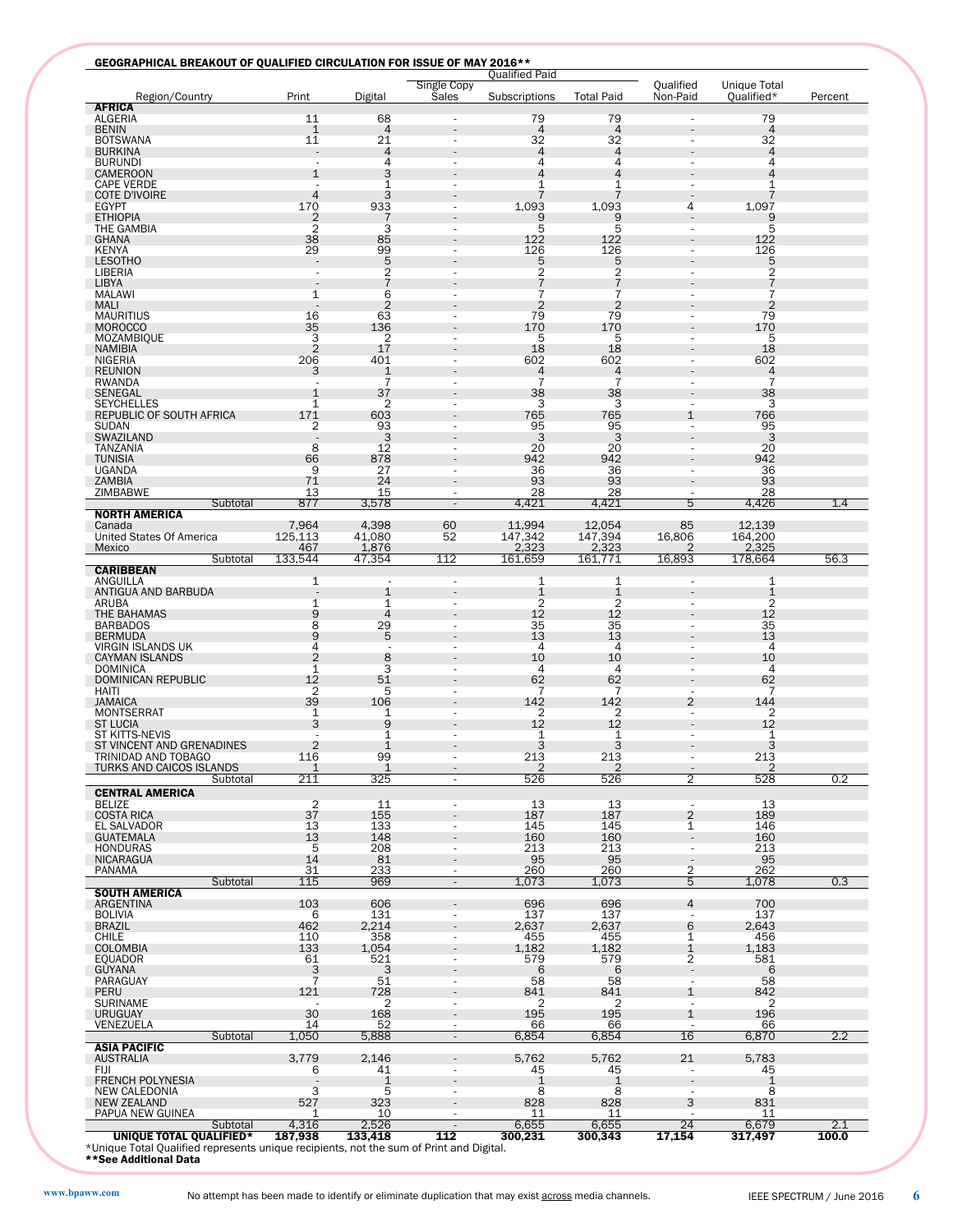### E-NEWSLETTER CHANNEL

| 2016                       | <b>The Tech Alert</b><br>(weekly) | <b>Energy Wise</b><br>(bi-weekly) | $Test +$<br><b>Measurement</b><br>(bi-weekly) | <b>Cars That Think</b><br>(bi-weekly) | <b>Career Alert (bi-</b><br>weekly) | <b>Robotics</b><br>(bi-weekly) | Human OS |
|----------------------------|-----------------------------------|-----------------------------------|-----------------------------------------------|---------------------------------------|-------------------------------------|--------------------------------|----------|
| <b>JANUARY</b>             |                                   |                                   |                                               |                                       |                                     |                                |          |
| January 6                  | 480.474                           |                                   |                                               | 109,575                               |                                     | 99,269                         |          |
| January 13                 | 457,371                           | 106,671                           | 90,346                                        |                                       |                                     |                                |          |
| January 20                 | 453,005                           |                                   |                                               | 109,467                               | 343,326                             | 99,270                         |          |
| January 27                 | 480,601                           |                                   | 88,665                                        |                                       |                                     |                                |          |
| <b>FEBRUARY</b>            |                                   |                                   |                                               |                                       |                                     |                                |          |
| February 5                 | 504.024                           |                                   |                                               | 107,907                               | 342,696                             | 97,887                         |          |
| February 12                | 416.936<br>411.040                | 105,448                           | 88,802                                        | 107,903                               | 341,975                             |                                |          |
| February 19<br>February 26 | 411,116                           |                                   | 89,476                                        |                                       |                                     | 98,020                         |          |
| <b>MARCH</b>               |                                   |                                   |                                               |                                       |                                     |                                |          |
| March 4                    | 409.498                           |                                   |                                               | 107,663                               |                                     | 98,096                         |          |
| March 11                   | 409.954                           | 105,486                           | 89,365                                        |                                       | 245,084                             |                                |          |
| March 18                   | 409.947                           |                                   |                                               | 107,386                               |                                     | 97,987                         |          |
| March 25                   | 408,971                           |                                   | 89,052                                        |                                       | 244.820                             |                                |          |
| <b>APRIL</b>               |                                   |                                   |                                               |                                       |                                     |                                |          |
| April 1                    | 407.977                           |                                   |                                               |                                       |                                     |                                |          |
| April 8                    | 517.779                           | 105,201                           | 88,697                                        |                                       | 244,363                             | 98,750                         | 66,404   |
| April 15                   | 469.173                           |                                   |                                               | 107,337                               |                                     |                                |          |
| April 22                   | 514.522                           |                                   | 88,583                                        |                                       | 244,155                             | 97,691                         | 66,416   |
| April 29                   | 516,384                           |                                   |                                               | 108,350                               |                                     |                                |          |
| <b>MAY</b>                 | 534.392                           | 106,259                           | 89,651                                        |                                       |                                     |                                |          |
| May 6<br>May 13            | 534,353                           |                                   |                                               | 108,169                               | 243,589                             | 98,810                         | 67,557   |
| May 20                     | 513,615                           |                                   | 89,422                                        |                                       | 243,425                             |                                | 67,290   |
| May 27                     | 514,247                           |                                   |                                               | 107,931                               |                                     | 98,623                         |          |
| <b>JUNE</b>                |                                   |                                   |                                               |                                       |                                     |                                |          |
| June 3                     | 512.939                           | 105,984                           | 104,332                                       |                                       |                                     |                                |          |
| June 10                    | 512.704                           |                                   |                                               | 107,722                               | 242,880                             | 98,623                         |          |
| June 17                    | 514,387                           |                                   | 103,543                                       |                                       |                                     |                                | 67,233   |
| June 24                    | 513,703                           | 105,936                           | 103,320                                       | 107,536                               | 242,554                             | 98,428                         | 67,295   |
| <b>AVERAGE:</b>            | 473,164                           | 105,855                           | 92,558                                        | 108,079                               | 270,806                             | 98,455                         | 67,033   |

The Tech Alert (weekly) (25 issued in the period)<br>Energy Wise (bi-weekly) (7 issued in the period)<br>Test + Measurement (monthly) (13 issued in the period)<br>Cars That Think (bi-weekly) (12 issued in the period)<br>Career Alert (

Human OS (6 issued in the period)

### WEBSITE CHANNEL

#### SPECTRUM.IEEE.ORG

| 2016            | <b>PAGE</b><br><b>IMPRESSIONS</b> | <b>USER</b><br><b>SESSIONS</b> | <b>UNIOUE</b><br><b>BROWSERS</b> | <b>UNIOUE BROWSER</b><br><b>FREOUENCY</b> | <b>PAGE</b><br><b>DURATION</b> | <b>USER SESSION</b><br><b>DURATION</b> |
|-----------------|-----------------------------------|--------------------------------|----------------------------------|-------------------------------------------|--------------------------------|----------------------------------------|
| January         | 1.271.460                         | 786.617                        | 553.495                          | 1.42                                      | 03:07                          | 01:56                                  |
| February        | 1.756.424                         | 1.169.966                      | 880.004                          | 1.33                                      | 03:10                          | 01:36                                  |
| March           | 1.900.670                         | 1.295.155                      | 946.042                          | 1.37                                      | 03:12                          | 01:30                                  |
| April           | 1.707.544                         | 1.142.616                      | 839.418                          | 1.36                                      | 03:11                          | 01:35                                  |
| May             | 1.575.317                         | 1,071,562                      | 781.675                          | 1.37                                      | 03:17                          | 01:33                                  |
| June            | 1,398,473                         | 925.518                        | 662.798                          | 1.40                                      | 03:08                          | 01:37                                  |
| <b>AVERAGE:</b> | 1.601.648                         | 1.065.239                      | 777.239                          | 1.38                                      | 03:11                          | 01:38                                  |

January – June 2016 data was provided by Google Analytics. All website activity is audited by BPA Worldwide.

### WEBSITE GLOSSARY

Page Impressions: A Page Impression is recorded each time a page implanted with the JavaScript code (tag) is displayed in a browser window. This will occur whether the page is served directly from the web server, from a proxy, or from the browser's cache.

User Sessions: A single continuous set of activity attributable to a cookied browser resulting in one or more pulled text and/or graphics downloads from a site. A period of 30 minutes of inactivity will terminate the session.

Unique Browsers: An identified and unduplicated Cookied Browser that accesses Internet content or advertising during a measurement period.<br>Unique Browser Frequency: Unique Browser Frequency represents the average number of

calculated by dividing the total number of User Sessions by the number of Unique Browsers.

Page Duration: The average time spent viewing any page on a web site

User Session Duration: The average time visitors remain on a site per session.

For info on how to obtain online ad campaign performance metrics across multiple sites, visit www.adicompli.com

### SOCIAL MEDIA CHANNEL

|                          | <b>IEEE Spectrum Social Media</b>                           |                                                          |  |  |  |  |  |
|--------------------------|-------------------------------------------------------------|----------------------------------------------------------|--|--|--|--|--|
|                          | <b>Twitter followers</b><br>https:/twitter.com/IEEESpectrum | Facebook likes<br>https://www.facebook.com/IEEE.Spectrum |  |  |  |  |  |
| 2016                     |                                                             |                                                          |  |  |  |  |  |
| <b>Beginning Balance</b> | 96,246                                                      | 305,662                                                  |  |  |  |  |  |
| January                  | 98,086                                                      | 311,110                                                  |  |  |  |  |  |
| February                 | 99,219                                                      | 315,540                                                  |  |  |  |  |  |
| March                    | 100,335                                                     | 319,888                                                  |  |  |  |  |  |
| April                    | 101,055                                                     | 323,846                                                  |  |  |  |  |  |
| May                      | 102,235                                                     | 327,243                                                  |  |  |  |  |  |
| June                     | 103,479                                                     | 330,727                                                  |  |  |  |  |  |